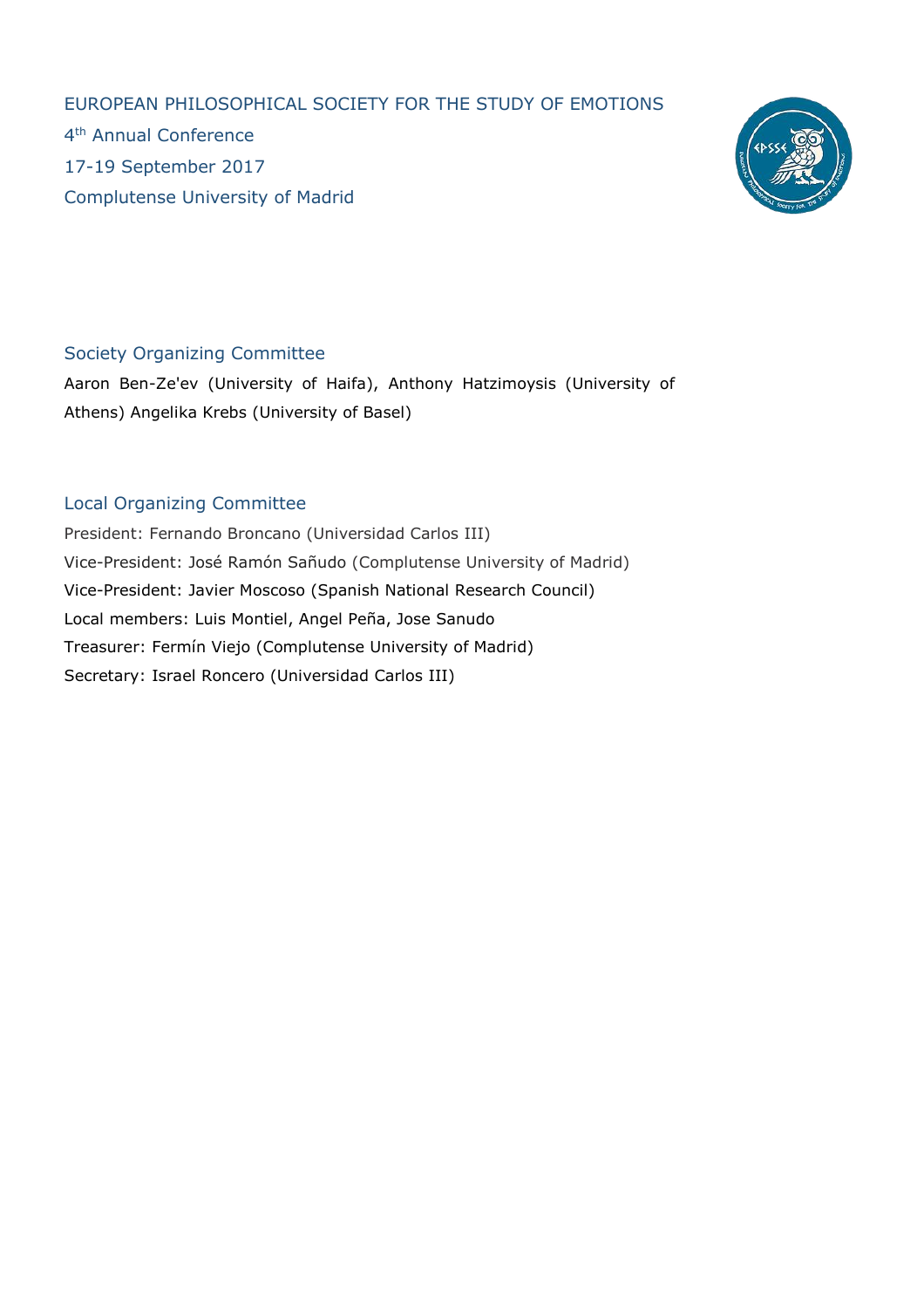## 8.30 Registration

| 9.30  | <b>OPENING SESSION</b><br>Welcome Greetings etc.                                                                                          |                                                                                           |                                                                                                    |
|-------|-------------------------------------------------------------------------------------------------------------------------------------------|-------------------------------------------------------------------------------------------|----------------------------------------------------------------------------------------------------|
|       | John Greenwood                                                                                                                            | Dina Mendonça                                                                             | Tom Cochrane                                                                                       |
| 10.00 | Mark Alfano<br>The Topology of Communities<br>of Trust                                                                                    | Fatoş Çarkıt<br><b>Reactions as Emotions</b>                                              | Tom Roberts<br>Soundtracks, Laugh-tracks<br>and Emotional Authenticity                             |
| 10.30 | Makoto Nakamura, Nanako<br>Shimizu and Masafumi<br>Yoneyama<br>Interdisciplinary Research on<br>Responding to Acts of Social<br>Exclusion | Achim Stephan<br><b>Manifest and Tacit Moods</b>                                          | Deniz Peters<br><b>Shared Emotions in Musical</b><br>Improvisation                                 |
| 11.00 | <b>Constantino Pereira Martins</b><br>The Negative Uprise in<br>Political Humor                                                           | Mauro Rossi<br>A Dilemma for the Attitudinal<br>Theory                                    | Vincent Granata<br>The Expression of Melancholy<br>in the Blues--Epistemological<br>Considerations |
| 11.30 |                                                                                                                                           | <b>BREAK</b>                                                                              |                                                                                                    |
|       | Achim Stephan                                                                                                                             | Fabio Mancini                                                                             | Shira Shkedy                                                                                       |
| 12.00 | Stephen Deutsch<br>Emojis: A New Form of<br><b>Emotion Sharing or Emotional</b><br>Simplification?                                        | Dimitris Gorgogiannis<br>Epiphenomenalizing Emotions                                      | Alexander Fischer<br>Modulated Feelings: The<br>Pleasurable-Ends-Model of<br>Manipulation          |
| 12.30 | Razia Sahi<br>Tell Me How You Really Feel:<br>Moral Anger and the Demand<br>for Interpersonal Regard                                      | Mercedes Rivero<br><b>Emotional Process and</b><br>Intelligibility in Action              | Shira Shkedy<br>Prosecutors and Defense<br>Lawyers managing Plea<br>Bargains of Sex Offenses       |
| 13.00 |                                                                                                                                           | <b>LUNCH</b>                                                                              |                                                                                                    |
|       | Vanessa De Luca                                                                                                                           | Mark Alfano                                                                               | Nicoletta Taurian                                                                                  |
| 14.00 | Rodrigo Jesús Díaz Martín<br>and Kevin Reuter<br>"True Emotion": The Role of<br>Morality in Folk Concepts of<br>Emotions                  | John Huber<br>The System of Emotions                                                      | <b>Heleen Pott</b><br>Empathy, Fiction, and<br>Feeling for Others                                  |
| 14.30 | Raamy Majeed<br>When Emotions Misfire -<br>Encapsulation as an<br><b>Explanation of Irrational</b><br>Emotions                            | Hye Young Kim<br>Narrative in Understanding of<br><b>Existential Emotions</b>             | Sarah Songhorian<br>The Role of Empathy in<br>Ethics. Is a Naturalization<br>Possible?             |
| 15.00 | Alison Duncan Kerr<br>Being Rational and Having<br>Reasons to Feel                                                                        | Bernd Boesel<br>Emotion Disposition - A<br>Genealogical Approach                          | Kathrin Bouvot<br>Charms and Emotions: The<br>Role of Sensations in<br>Aesthetics                  |
| 15.30 | José Víctor Orón Semper<br>The Relation between<br>Personal Agency and Emotion                                                            | Verbena Giambastiani<br>Challenging the Wittgensteinian<br>Notion of Private Language and | Gilead Bar-Elli<br>Why Care about Emotions in<br>Music                                             |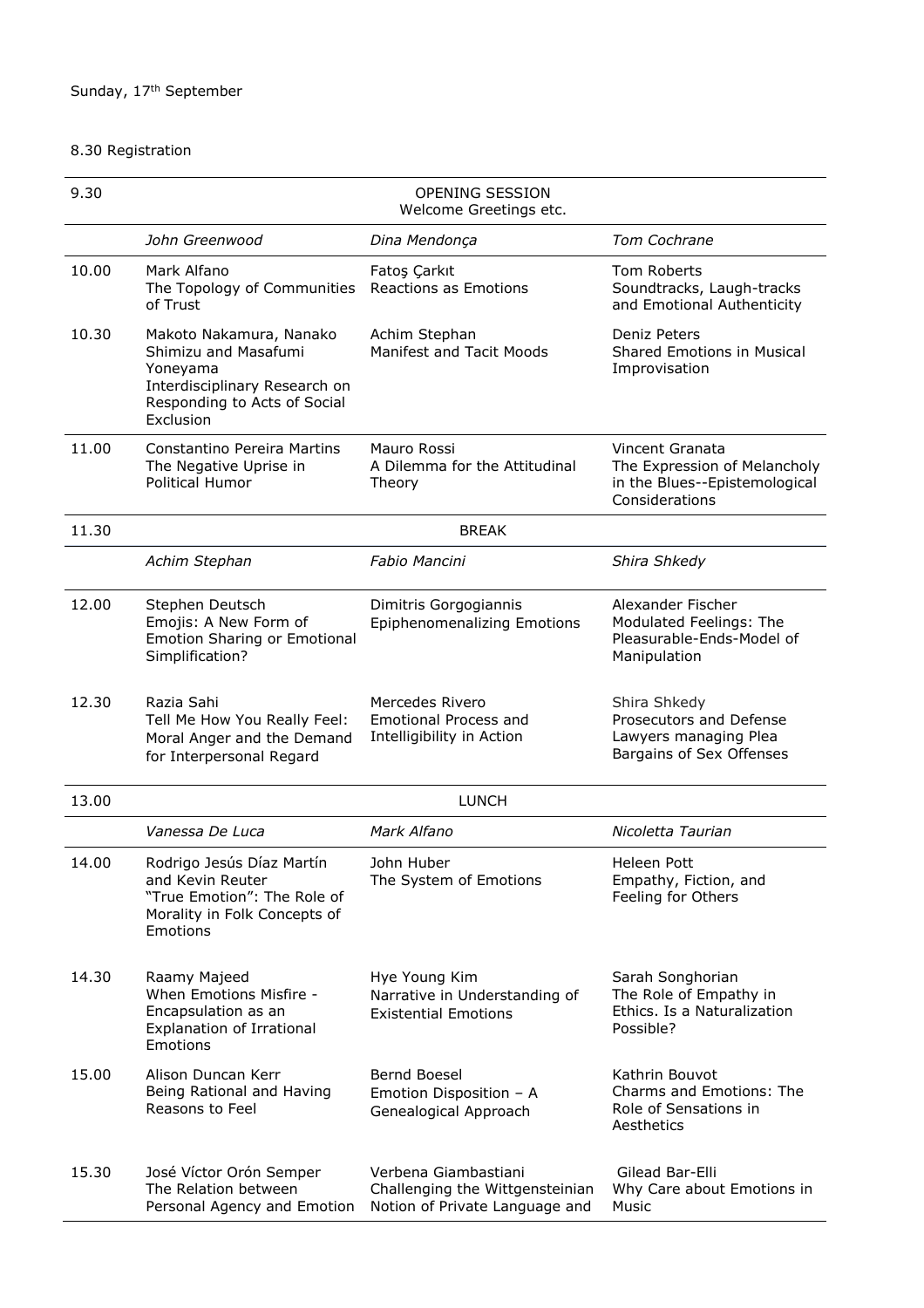| and its Implications for | tŀ |
|--------------------------|----|
| Emotional Education      | А  |

the Issue of Feeling: The Artwork Case

| 16.00 | TEA & COFFEE                                                                                 |                                                                                    |                                                 |
|-------|----------------------------------------------------------------------------------------------|------------------------------------------------------------------------------------|-------------------------------------------------|
|       | Raamy Majeed                                                                                 | Angelika Krebs                                                                     | Cecilia Mun                                     |
| 16.30 | Flavia Felletti<br>Empathic Concern is at the<br>Core of Moral Impairments in<br>Psychopaths | Symposium: Aesthetic<br>Affectivity<br>Angelika Krebs<br>Feeling at home in nature | Andras Szigeti<br><b>Emotions as Heuristics</b> |
| 17.00 | Valeria Bizzari<br>Embodied (Inter) affectivity: A<br>Case Study from<br>Psychopathology     | Tom Cochrane<br>The Empathic Experience of<br>Sublime Nature                       | Peter Nickl<br>Emotions as Actions?             |
|       |                                                                                              | Joel Krueger<br>Aesthetic "Unworlding" in<br>Schizophrenia                         | Robert Zaborowski<br>Revisiting Mixed Feelings  |
| 18.30 |                                                                                              | WINE RECEPTION                                                                     |                                                 |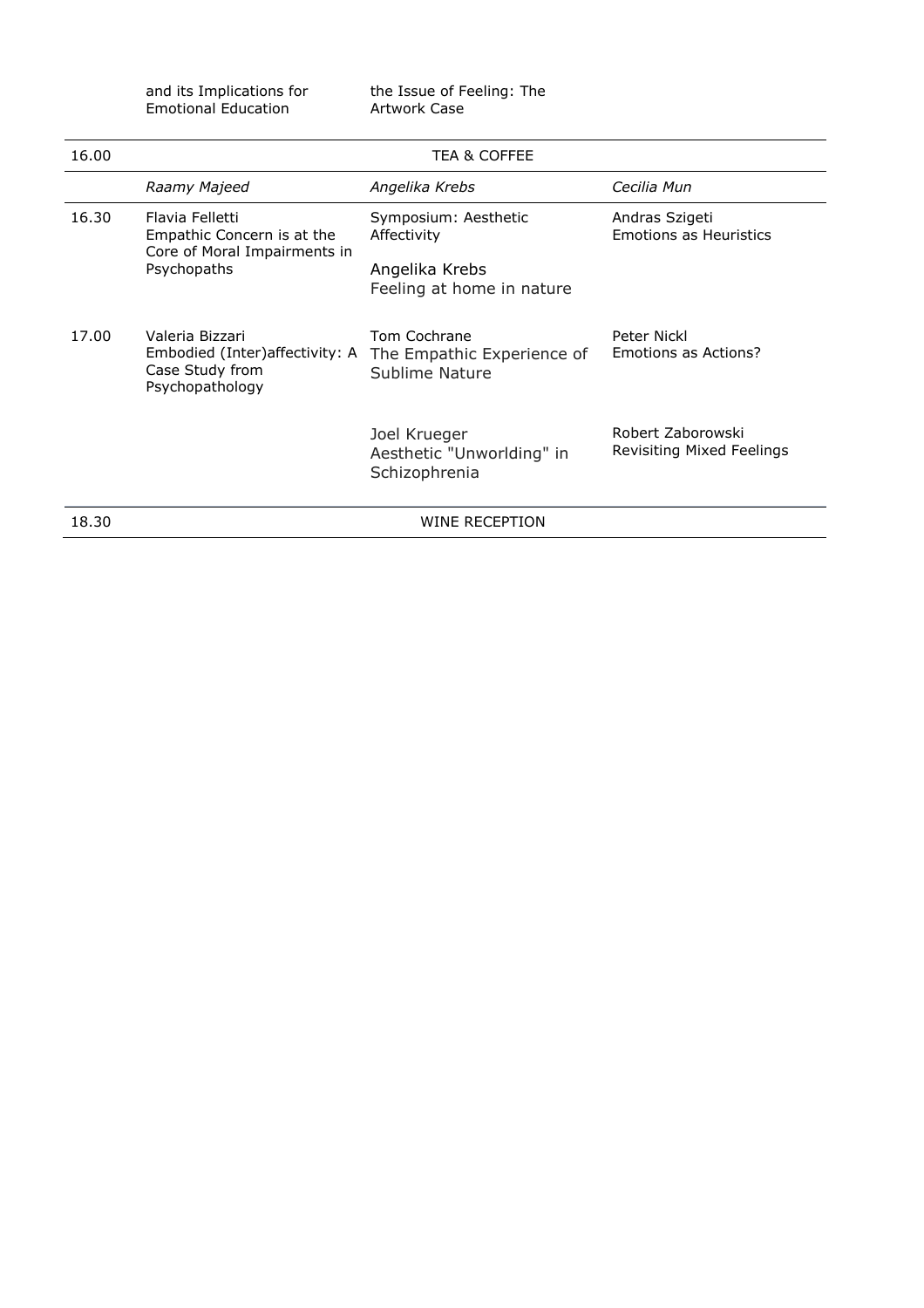*Javier Moscoso*

9.00 Symposium

History of Emotions

Barbara Rosenwein Who's Afraid of Affect Theory?

Fay Bound Alberti Making Sense of Mind and Matter: Medical History and the Politics of Emotion Theory

| 10.30 | <b>BREAK</b>                                                                              |                                                                                                                           |                                                                                                                        |
|-------|-------------------------------------------------------------------------------------------|---------------------------------------------------------------------------------------------------------------------------|------------------------------------------------------------------------------------------------------------------------|
|       | Aaron Ben-Ze'ev                                                                           | Gloria Luque Moya                                                                                                         | András Szigeti                                                                                                         |
| 11.00 | Aaron Ben-Ze'ev<br>The Virtue of Mild (Not Wild)<br>Romantic Love                         | Alessandra Fussi<br>Envy, Anger, Hatred                                                                                   | Gianluigi Segalerba<br>A Plurality of Significances<br>for Emotions                                                    |
| 11.30 | Lee Whittington<br>Don't Marry Her, Have Me: A<br>Defence of the Fungibility of<br>Lovers | Marta Jimenez<br>Plato on the Role of Anger in<br>our Intellectual and Moral<br>Development                               | Igor Cvejić<br>Kant on Intentionality of<br>Feeling                                                                    |
| 12.00 | Luke Brunning<br>Compersion                                                               | Kyo-Sun Koo<br>Are the Philosophers the Only<br>Qualified Judges of the Most<br>Pleasant Life?: Republic IX,<br>580d-583a | Gloria Luque Moya<br>Emotion as an Act of<br>Aesthetic Expression. An<br>Approach to Dewey's Theory<br>of Emotions     |
| 12.30 | Pilar Lopez-Cantero<br>The Narrative Structure of<br>Romantic Love                        | Nicoletta Taurian<br>Can a Pleasure be False?<br>Plato's Philebus' Legacy in the<br>Present Debate on Pleasure            | Micaela Szeftel<br>La afectividad en la<br>fenomenología. Una<br>respuesta a partir de la<br>filosofía de Michel Henry |

| 13.00 | <b>LUNCH</b>                                                     |                                                                                    |                                                                                        |
|-------|------------------------------------------------------------------|------------------------------------------------------------------------------------|----------------------------------------------------------------------------------------|
|       | Luke Brunning                                                    | Peter Nickl                                                                        | Deniz Peters                                                                           |
| 14.00 | Talia Morag<br>Skepticism about the<br>"Cognitivism" of Emotions | Alessandro Salice and Alba<br>Montes Sánchez<br>Towards a Phenomenology of<br>Envy | Cain Todd<br>Aesthetic Emotions? The<br>Prospect of an Aesthetic<br>Neo-sentimentalism |
| 14.30 | Demian Whiting<br>Why Emotions are always<br>Conscious           | Vanessa De Luca<br>Shame, Agency and<br>Membership                                 | Eda Keskin<br>Aesthetic Experience,<br>Phenomenology and<br>Empathy                    |
| 15.00 | Christos Sideras<br>The Emotional Unconscious                    | Lauren Ware<br>The Nature and Value of<br>Suffering in Criminal<br>Punishment      | Thomas Byrne<br>The Truth of Emotions: A<br>New Phenomenological Way<br>Forward        |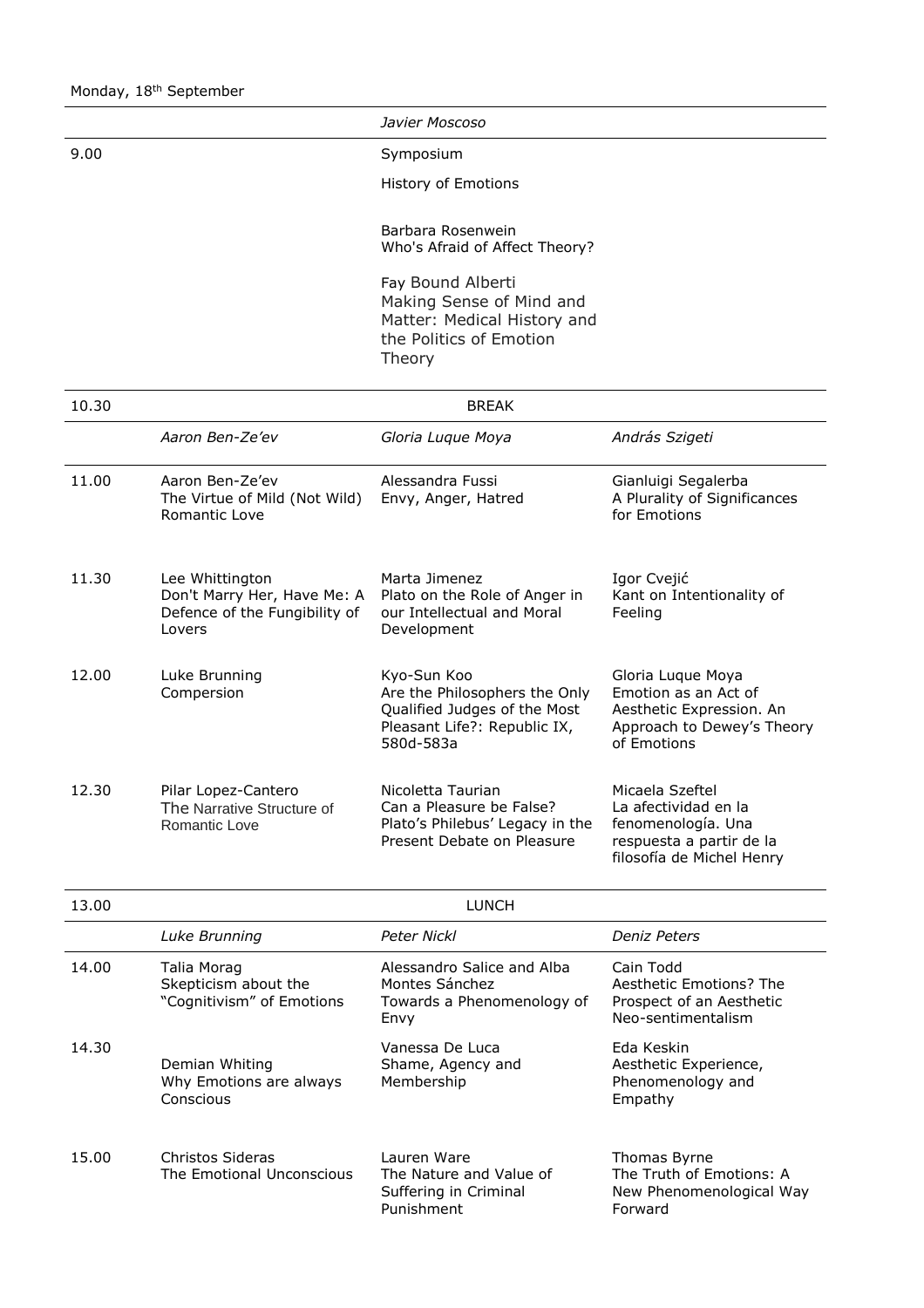| 15.30 | TEA & COFFEE / Business Meeting                                                                      |                             |                                                                                                                                                |
|-------|------------------------------------------------------------------------------------------------------|-----------------------------|------------------------------------------------------------------------------------------------------------------------------------------------|
|       | Alexander Fischer                                                                                    | Jose Sanudo                 | Igor Cvejić                                                                                                                                    |
| 17.00 | <b>Edward Harcourt</b><br>The Last and Secret Name of<br>All the Virtues?                            | Symposium                   | John Greenwood<br>Socially Engaged Emotion                                                                                                     |
| 17.30 | Elke Elisabeth Schmidt<br>Are Round Humans Possible?<br>About the Union-Theory of<br>Love            | Neuroscience and Emotions   | <b>Bill Wringe</b><br>What Collective Regret Can<br>Teach Us About Collective<br>Obligations                                                   |
| 18.00 | Yvonne Stocker<br>The Crisis of Being One                                                            | Workshop on<br>Neuroscience | Simone Papa<br>Political Subjectivity between<br>Marx and Post-Structuralism:<br>On the Epiphenomenal and<br>Constituted Nature of<br>Identity |
| 18.30 | Isabel Kaeslin<br>The Contribution of the<br>Affections: Protecting us<br>from Rigidity of Character |                             | Fredrik Westerlund<br>The Judge on Our Shoulder:<br>Making Phenomenological<br>Sense of the Superego and<br>its Role in Shame                  |
| 20.00 |                                                                                                      | <b>CONFERENCE DINNER</b>    |                                                                                                                                                |